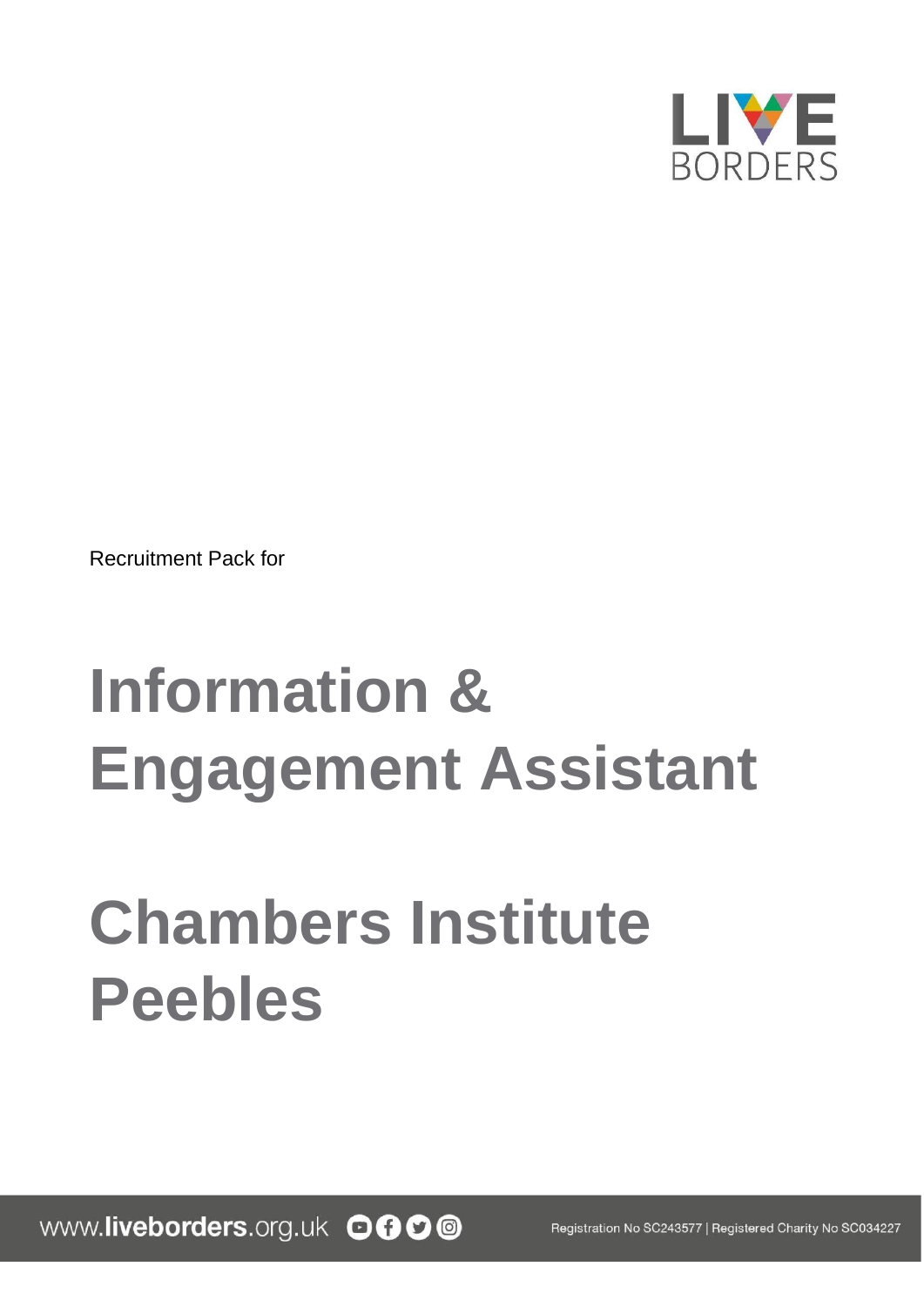

Dear Applicant

**Job Ref:** 0665

**Post: Post: Information and Engagement Assistants**<br>**Closing Date: Information and Engagement Assistants Closing Date:** Friday 15<sup>th</sup> July 2022<br> **Location:** Chambers Institute Pe **Location:** Chambers Institute Peebles **Salary:** Grade 1 (£9.90 per hour) Temporary **Hours:** 5 Hours per week (Sunday)

Thank you for the interest you have shown in our Temporary Information& Engagement Assistant post within our team which based at our Chambers Institute Peebles

The following information provides you with details about our organisation to assist you with your application. More information can be found on our website [www.liveborders.org.uk](http://www.liveborders.org.uk/)

- Introduction to Live Borders
- Our Strategic Vision
- Job Description and Person Specification
- Conditions of Employment

If you would like to apply for this post, you will find an Application Form & Guidance along with an Equal Opportunities Monitoring Form. Please complete both and return to recruitment@liveborders.org.uk

The anticipated timeline for the recruitment process is outlined below:

**Closing Date: Friday 15th July 2022 at 17:00**

**Interview TBC**

The selection process can include different forms of assessment along with a formal interview. You will be advised of this if your application is successful.

If you have a disability and need assistance in completing your application form, please contact

our People team recruitment@liveborders.org.uk to discuss your needs or request a call back.

We look forward to receiving your completed application.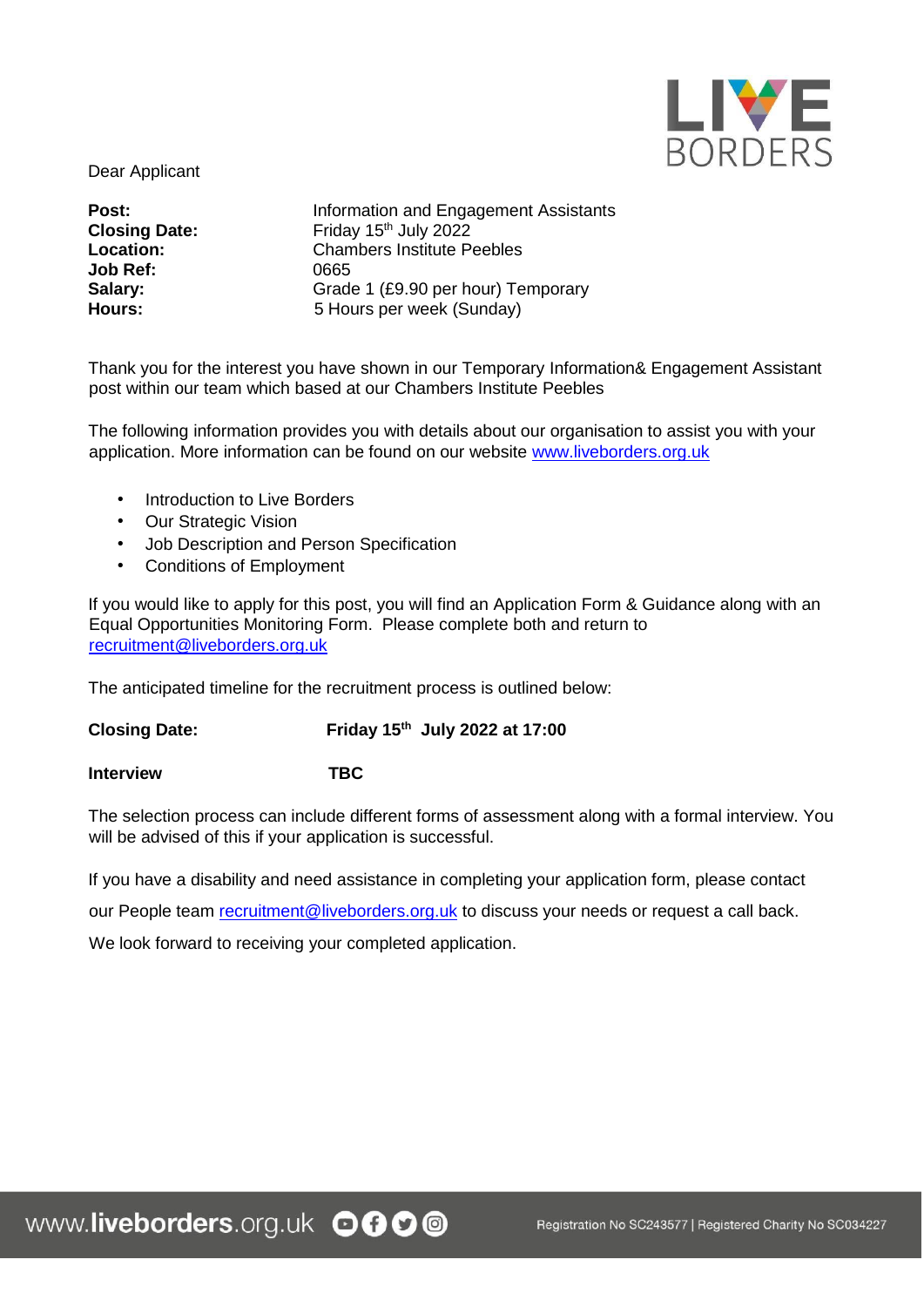## **Introduction to Live Borders**



Live Borders is the sport, leisure and culture trust for the Scottish Borders – this means we are a charity. Our aim is for everyone living, working and visiting the Borders to be **healthier, happier and stronger.**

Live Borders is governed and led by a Board of 15 Trustee who set the strategic direction and monitors performance of the organisation.

## **Our Strategic Vision**

**Vision:** Everyone living in, working in, and visiting the Borders to be healthier, happier and stronger.

**Mission:** We use our energy, enthusiasm and knowledge to support more people to experience more, learn more, and move more.

**Strategic Goals:** 

- Expand levels of participation
- Grow our earned income
- Develop plural funding streams
- Build on our reputation for great customer service
- Be a sustainable charity
- Nurture our people.

### **Our Aims and Values**

At the heart of Live Borders is our commitment to improve lives through physical activity, sport and culture. We use our energy, enthusiasm and knowledge to support people to experience more, learn more and move more.

Our Values underpin all that we do[:](https://www.liveborders.org.uk/values/) [Live Borders Values](https://www.liveborders.org.uk/values/)

Every penny spent with us is reinvested into supporting active, creative and healthy communities.

The executive team, made up of our CEO and 3 Directors, provide the strategic lead on the management and development of Live Borders to ensure we are a sustainable, dynamic and flexible organisation fit for the future and that meets our stated outcomes.

As we re-emerge from the challenges of Covid 19 and a lockdown which has seen Live Borders unable to deliver any of its services to customers we are now entering a period of recruitment to meet our new ways of working and our ever expanding programmes of activity. Here are some of the ways in which the way we do things are different:

<https://www.liveborders.org.uk/what-to-expect-getting-you-back-safely/>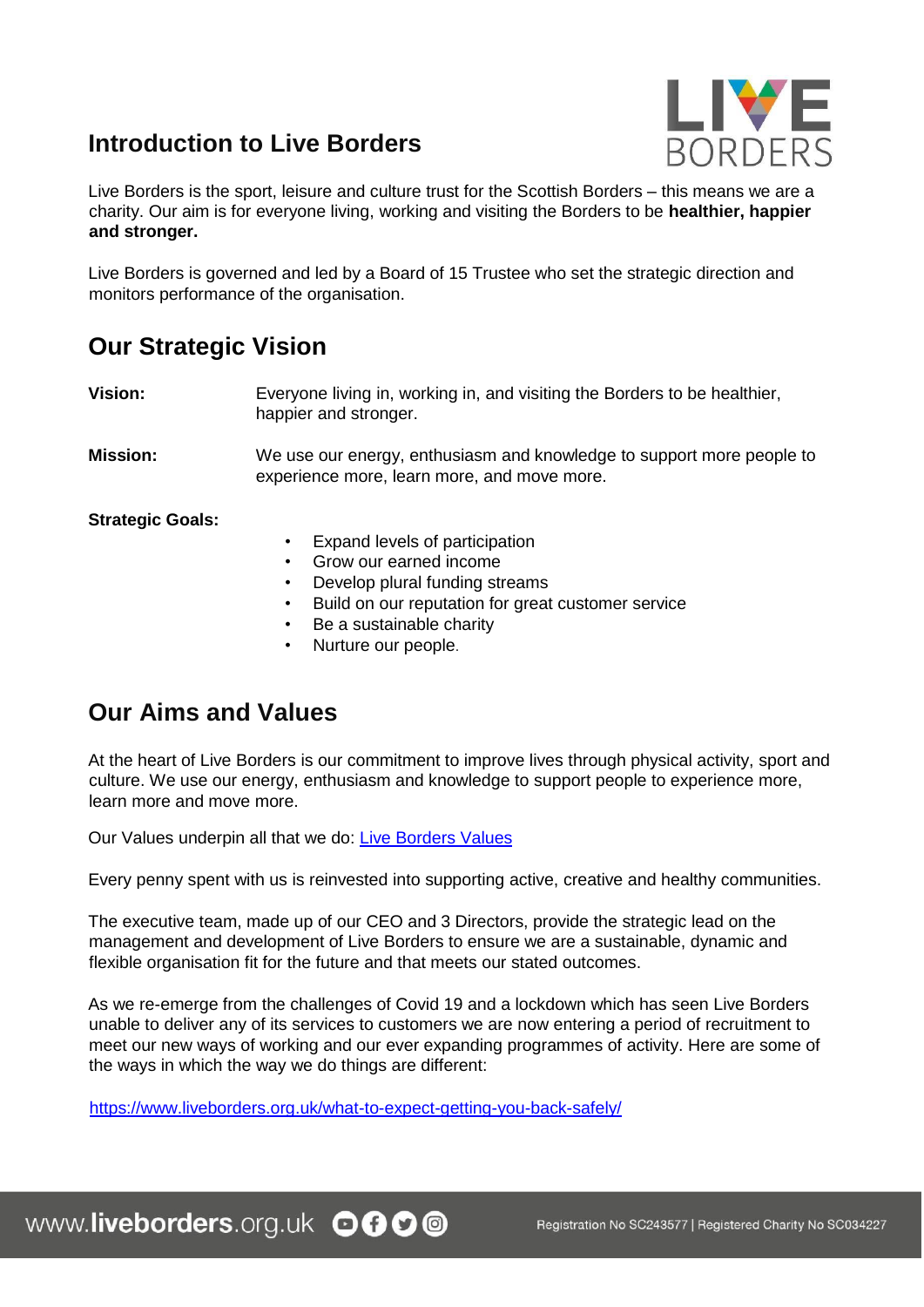## **JOB DESCRIPTION**



| Post Title:   | Information and Engagement Assistant  |
|---------------|---------------------------------------|
| Directorate:  | <b>Managed Services</b>               |
| Reporting to: | Assistant Curator/Assistant Librarian |

#### **Job Purpose:**

- Contribute to the delivery of an integrated high quality library and museum service, which meets the need of local communities, fosters and encourages a love of books, collections, reading, history, creative activity and supports lifelong learning.
- Assist in delivery of daily operations, activities programme, security and supervision of the library and museum
- Assisting customers with enquiries for the library and the museum including facilitating interaction with the museums, library and archives collections, databases, exhibitions and digital resources.
- Promote a positive, welcoming and helpful image of library and museum services to all service users including residents of and visitors to the Scottish Borders.
- Assist with income generation for the services including promotion of retail, commission exhibitions, donations, events, group visits and learning programme opportunities.

#### **Responsibilities:**

- Assist in day-to-day delivery and supervision tasks to develop access and participation within the library and museum, including maintaining the security of the Chambers Institute building, security of information/databases and undertaking key holder duties as required.
- Carry out day-to-day library and museum routines and processes to management direction.
- Provide guidance, assistance and support to enable service users to make best use of ICT facilities, digital resources and learning opportunities.
- Work with service users to develop their confidence and ability to use new technologies, carry out independent research and develop their information literacy and creative skills.
- Assist with organizing, setting up and delivering a variety of events and activities- online and face to face both In the Chambers Institute and as outreach in wider community. (e.g., seasonal events, holiday activities for children; schools workshops, behind the scenes visits, health/wellbeing groups, digital projects, storytelling, author visits IT taster sessions, Book bug sessions, guided walks and private views for exhibitions.)
- Assist with organizing, setting up rooms/spaces and delivering a variety of events and activities within Chambers Institution museum/library and Burgh Hall shared spaces in liaison with halls/caretaking team and building cleaners.
- Assist in developing, upselling and delivering profitable retail operations including seeking cash and online donations to support income generation and charitable giving.
- In line with legal and operational guidelines, process cash, cheque and card transactions. Assist with banking returns, statistical gathering of customer/audience data, Patron base bookings, audience surveys, stock taking, cash, credit card income, retail & donations returns and complete daily and weekly visitor stats/ income records.
- Dealing with general enquiries whether face to face, by telephone or via email, etc. Deal with and record all enquiries and requests, ensure responses are delivered courteously, responsively and efficiently, with the aim of resolving the maximum number of enquiries and requests at the first point of contact.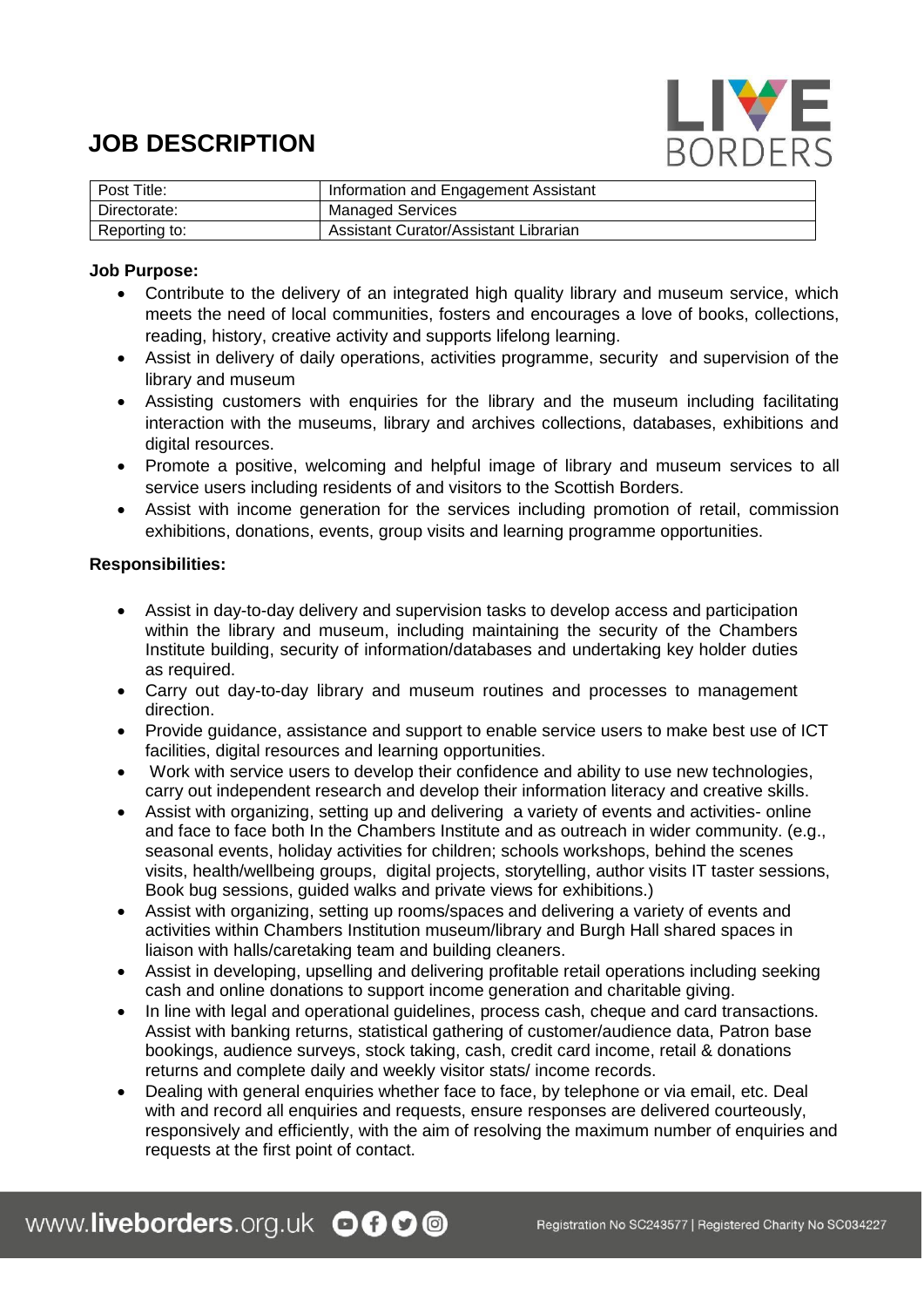Take personal responsibility for achieving high standards of customer care and customer service and assist with maintaining standards of quality required to meet Museums Accreditation and Visitor Attractions Quality Assurance Scheme. Use good



judgement on whether to deal with queries personally or to seek advice from service/line managers, curatorial team, archives colleagues, libraries' specialised staff and repairs/maintenance team within Live Borders.

- Liaise on day to day basis with the Assistant Curator and Assistant Librarian for Peebles/Tweeddale (or other supervisory/project staff as may be designated by the Museums Manager/Libraries Manager), regarding matters relating to displays, collections care, environmental controls, health and safety and authorised use of facilities as per normal operating procedures. This work will involve manual handling, moving and lifting tasks including working to support teams and external contractors on site for a range of purposes.
- Access and maintain records including museum entry record paperwork, loan agreement, service computer systems, museums/archives CALM collections database and Live Borders booking systems, ensuring that all transactions and borrower information are recorded accurately and correctly in line with meeting GDPR/data protection and corporate security of information protocols.
- Build and maintain good working relationships with colleagues within the organisation and external colleagues/partners, stakeholders, artists/makers and community groups.
- Ensure that services are delivered with a customer-focused ethos -ensuring that respect, dignity, confidentiality, safety and well-being needs are adhered to and seeking advice when handling any complexities.
- Comply with, and ensure compliance with, all Live Borders policies and procedures
- Ensure services and working practices meet Health and Safety Requirements and adhere to Risk Assessments, safety/security systems and the safe operation of machinery, equipment and plant as outlined and established by Live Borders

This job description is indicative of the nature and level of responsibility associated with the job. It is not exhaustive and there may be a requirement to undertake such other duties as may be required by Heads of Service/ to meet the needs of Managed Services and Live Borders.

Willingness to work at other sites by discussion and agreement in advance (e.g to provide project support, assist with cover during holidays/sickness absence, to provide support at events/activities and outreach projects organised by Live Borders or to attend meetings or learning/training activities presented in other parts of Live Borders and its facilities.

#### **Other details:**

As elements of this job will be physical candidates must be prepared to undertake work of this type including lifting, moving, carrying and occasional use of ladders, tools and equipment. Requirement to work out of hours or weekends – on occasions, evening and weekend work will be required.

#### Lone working

Key holding for access/locking up and to cover alarm or emergency call outs including winter safety checks, as required (with additional set payments for emergency/alarm call outs).

Requirement for PVG/Disclosure check – no Emergency First Aid qualification (desirable/training available in-house)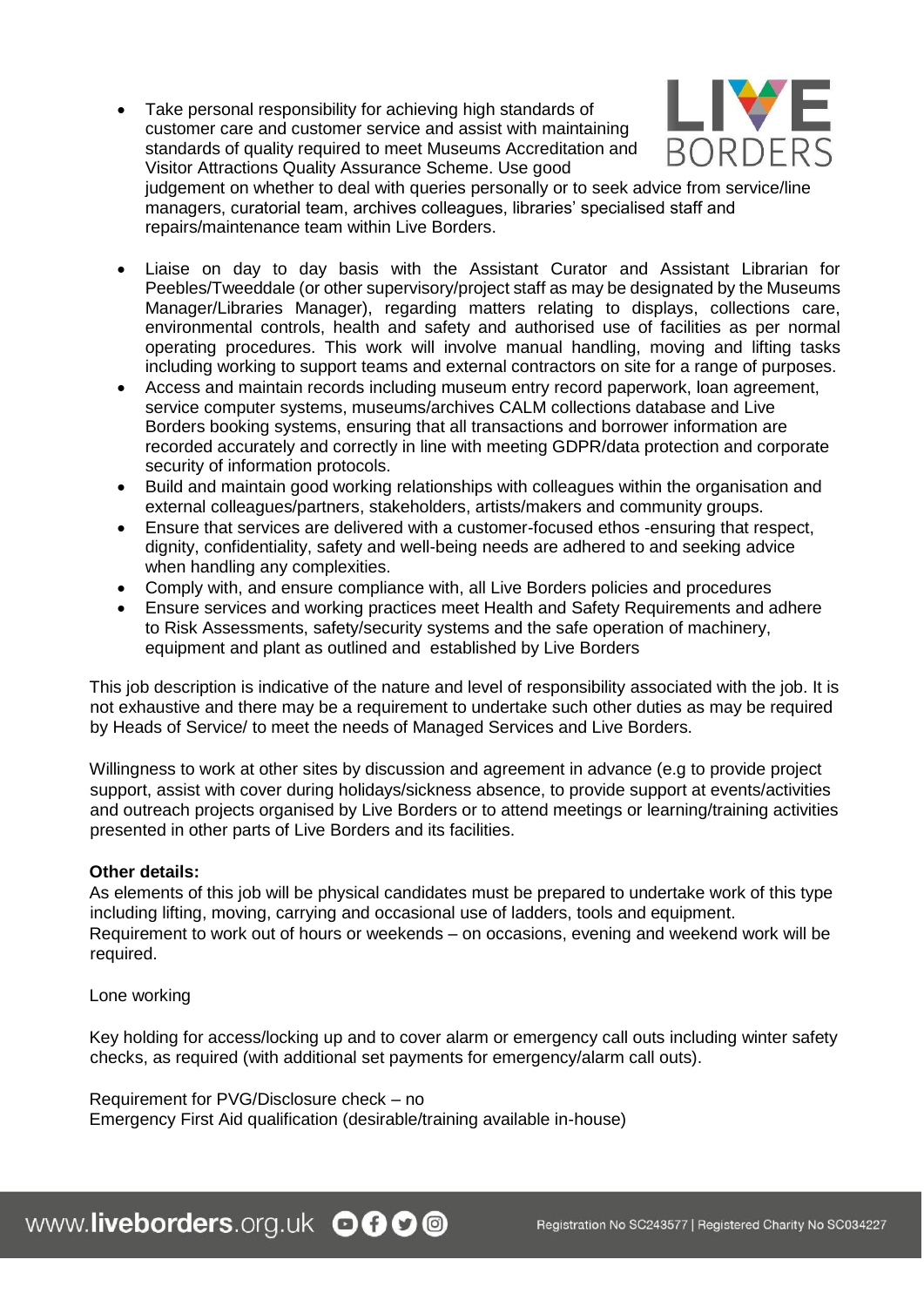

#### **Person Specification**

| <b>EDUCATION</b>                      |                       |                                         |                       |  |
|---------------------------------------|-----------------------|-----------------------------------------|-----------------------|--|
| <b>Essential</b>                      | <b>Assessed</b><br>by | <b>Desirable</b>                        | <b>Assessed</b><br>by |  |
| Good standard of education            | A                     |                                         |                       |  |
| <b>EXPERIENCE</b>                     |                       |                                         |                       |  |
| <b>Essential</b>                      | <b>Assessed</b><br>by | <b>Desirable</b>                        | <b>Assessed</b><br>by |  |
| Experience in a customer service role | A/I                   | Experience of cash<br>handling          | A/I                   |  |
| Experience in a food service role     | A/I                   | Service   A/I<br>Customer<br>Experience |                       |  |
| <b>SKILLS AND KNOWLEDGE</b>           |                       |                                         |                       |  |
| <b>Essential</b>                      | <b>Assessed</b><br>by | <b>Desirable</b>                        | <b>Assessed</b><br>by |  |
| <b>Communication skills</b>           | 1/R                   | Verbal and numerical skills             |                       |  |
| Ability to use initiative             | 1/R                   |                                         |                       |  |
| Problem solving                       | I                     |                                         |                       |  |
|                                       |                       |                                         |                       |  |
| <b>PERSONAL ATTRIBUTES</b>            |                       |                                         |                       |  |
| <b>Essential</b>                      | <b>Assessed</b><br>by | <b>Desirable</b>                        | <b>Assessed</b><br>by |  |
| Warm, friendly and personable         | A/IA                  |                                         |                       |  |

**KEY** 

**A** - Application

**I** – Interview

**R**– Reference

**T** - Test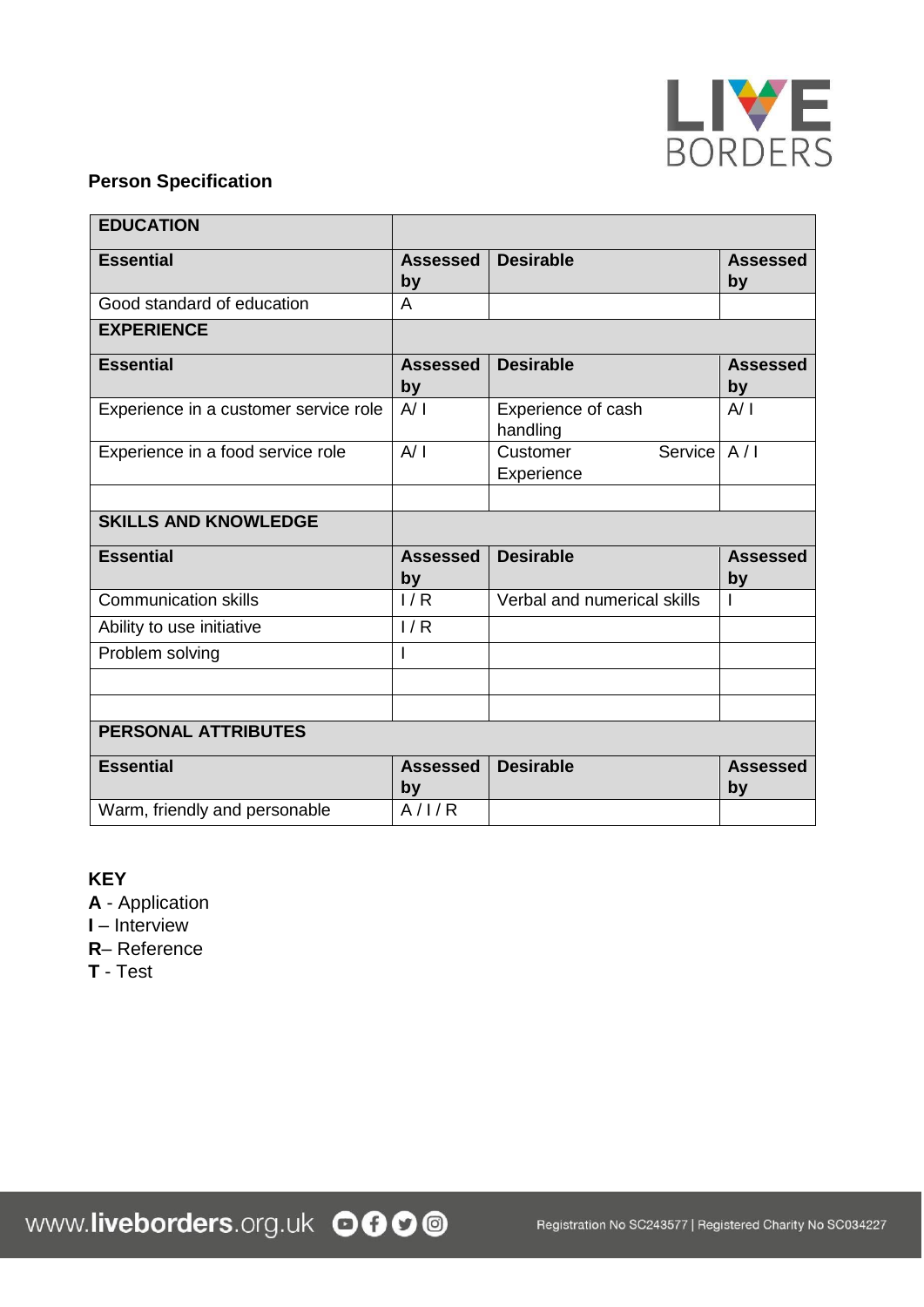

### **SUMMARY OF CONDITIONS OF SERVICE**

.

| Location:            | Peebles (colleagues may be required to work at any Live Borders site during their<br>career with us)                                                                                                      |
|----------------------|-----------------------------------------------------------------------------------------------------------------------------------------------------------------------------------------------------------|
| Hours of Work:       | 5 hours per week - Sunday, (Temporary) worked as agreed with line manager                                                                                                                                 |
| Payment Method:      | Paid monthly on the last banking day of each month.                                                                                                                                                       |
| Annual Leave:        |                                                                                                                                                                                                           |
|                      | Up to 2 years' service $=$ 30 days (pro-rata for part time)                                                                                                                                               |
|                      | Increases by an extra day after completion of two years' service<br>by commencement of the leave year. An additional day accrued<br>for each completed year of service up to max of 5 additional<br>days. |
| Public Holidays:     | 4 designated public holidays per year (pro-rata for part time)                                                                                                                                            |
| Notice Period:       | 4 weeks, as detailed in any offer of employment                                                                                                                                                           |
| Pension:             |                                                                                                                                                                                                           |
|                      | Option to join Group Personal Pension; employee contribution<br>from 5% with the option to join the Local Government Pension<br>Scheme after 5 years' service.                                            |
| Equal Opportunities: |                                                                                                                                                                                                           |
|                      | Live Borders is an Equal Opportunities Employer and considers<br>applicants on their suitability for the post regardless of sex, race,<br>religion, disability or sexual orientation.                     |
| Sickness Allowance:  |                                                                                                                                                                                                           |
|                      | Employees with less than 6 months' service get Statutory Sick Pay                                                                                                                                         |
|                      | (SSP) only. Occupational Sick Pay is available to employees with                                                                                                                                          |
|                      | more than 6 months' service (when the sickness                                                                                                                                                            |
|                      | commences) and starts from 5 weeks' full pay/ 5 weeks half pay<br>and increases to a maximum of 26 weeks' full pay/ 26 weeks half<br>pay after 5 years' service.                                          |
| Presentation:        |                                                                                                                                                                                                           |
|                      | Live Borders has strict standards of presentation; which staff are<br>required to comply with. Uniforms are provided for the majority of                                                                  |
|                      | posts where provided these must be kept clean and well                                                                                                                                                    |
|                      | presented. Where a uniform is not provided appropriate                                                                                                                                                    |
|                      | business dress is expected.                                                                                                                                                                               |
| Other Benefits:      | Free access to all our sports facilities                                                                                                                                                                  |
|                      | Cycle To Work Scheme                                                                                                                                                                                      |
|                      | Access to ASVA                                                                                                                                                                                            |
|                      | Healthy Extras – includes retail discounts and access to health and wellbeing<br>services                                                                                                                 |